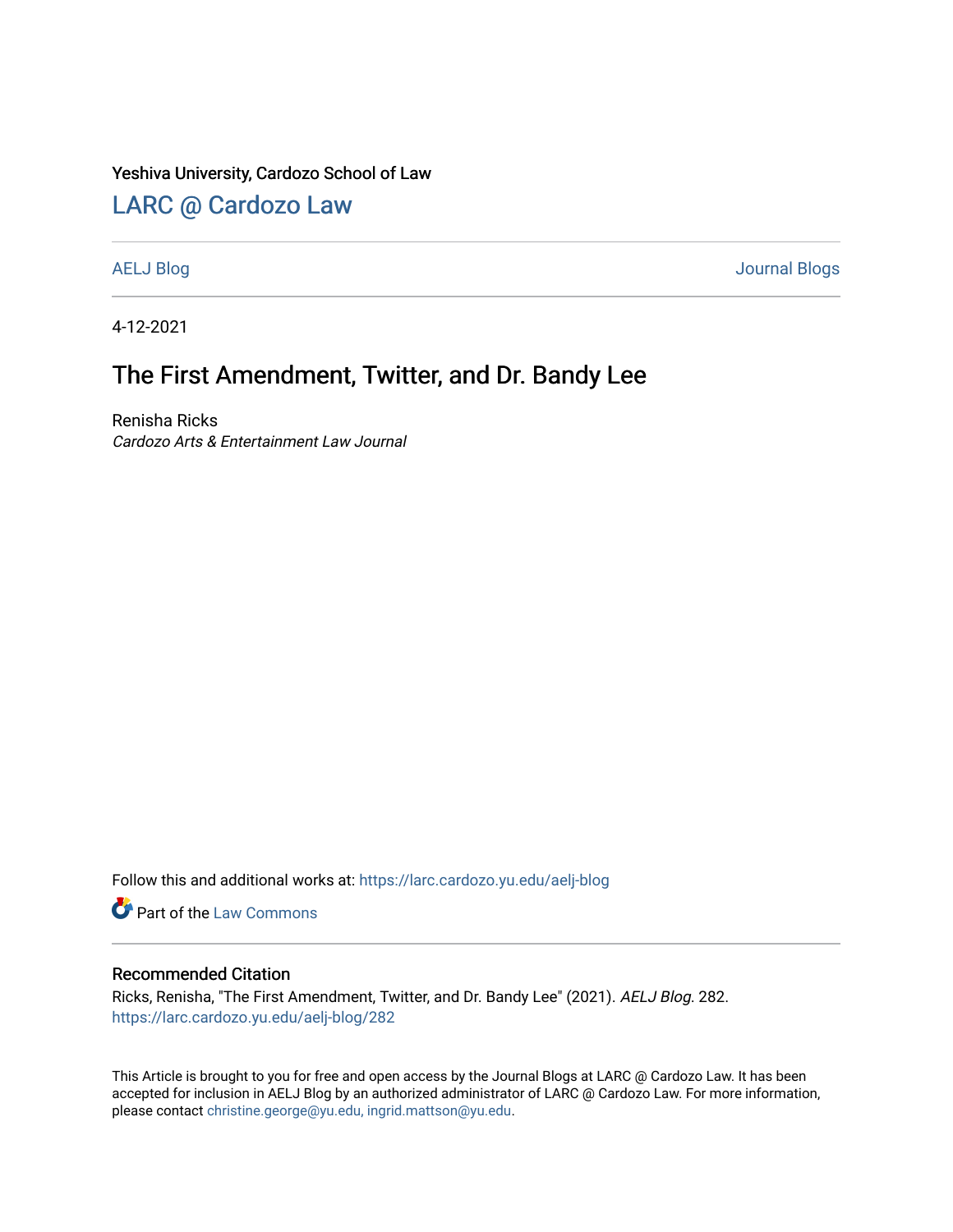# **The First Amendment, Twitter, and Dr. Bandy Lee**

BY [RENISHA RICKS](https://cardozoaelj.com/author/renisha-ricks/) / ON APRIL 12, 2021

#### **Did Dr. Bandy Lee Engage in Protected Speech When She Rendered an Opinion about Alan Dershowitz's Mental Health Condition on Twitter?**



*Photo by Joshua Hoehne on Unsplash*

#### **Background**

There is a raging debate about whether Yale University in terminating Dr. Bandy Lee's contract violated her constitutional rights to the freedom of speech[.](https://cardozoaelj.com/2021/04/12/the-first-amendment-twitter-and-dr-bandy-lee/#easy-footnote-bottom-1-6897)<sup>1</sup> At the center of this controversy is Alan Dershowitz, a criminal defense attorney and Harvard Law School professor emeritus who, in July 2019, proclaimed his innocence against sexual misconduct allegations on national television[.](https://cardozoaelj.com/2021/04/12/the-first-amendment-twitter-and-dr-bandy-lee/#easy-footnote-bottom-2-6897)<sup>2</sup> Specifically, Dershowitz stated that "[David Boies] has an enormous amount of chutzpah . . . to challenge my perfect, perfect sex life . . . . ["](https://cardozoaelj.com/2021/04/12/the-first-amendment-twitter-and-dr-bandy-lee/#easy-footnote-bottom-3-6897)<sup>3</sup> Months later, on Twitter, Professor Richard Painter compared Dershowitz's use of the term "perfect" to describe his sex life with President Trump's use of the same term to describe his phone call with Ukrainian President Volodymyr Zelensky[.](https://cardozoaelj.com/2021/04/12/the-first-amendment-twitter-and-dr-bandy-lee/#easy-footnote-bottom-4-6897)<sup>4</sup> This tweet prompted Dr. Lee to reply that: "[T]his might be dismissed as [an] ordinary influence . . . . However, given the severity and spread of 'shared psychosis'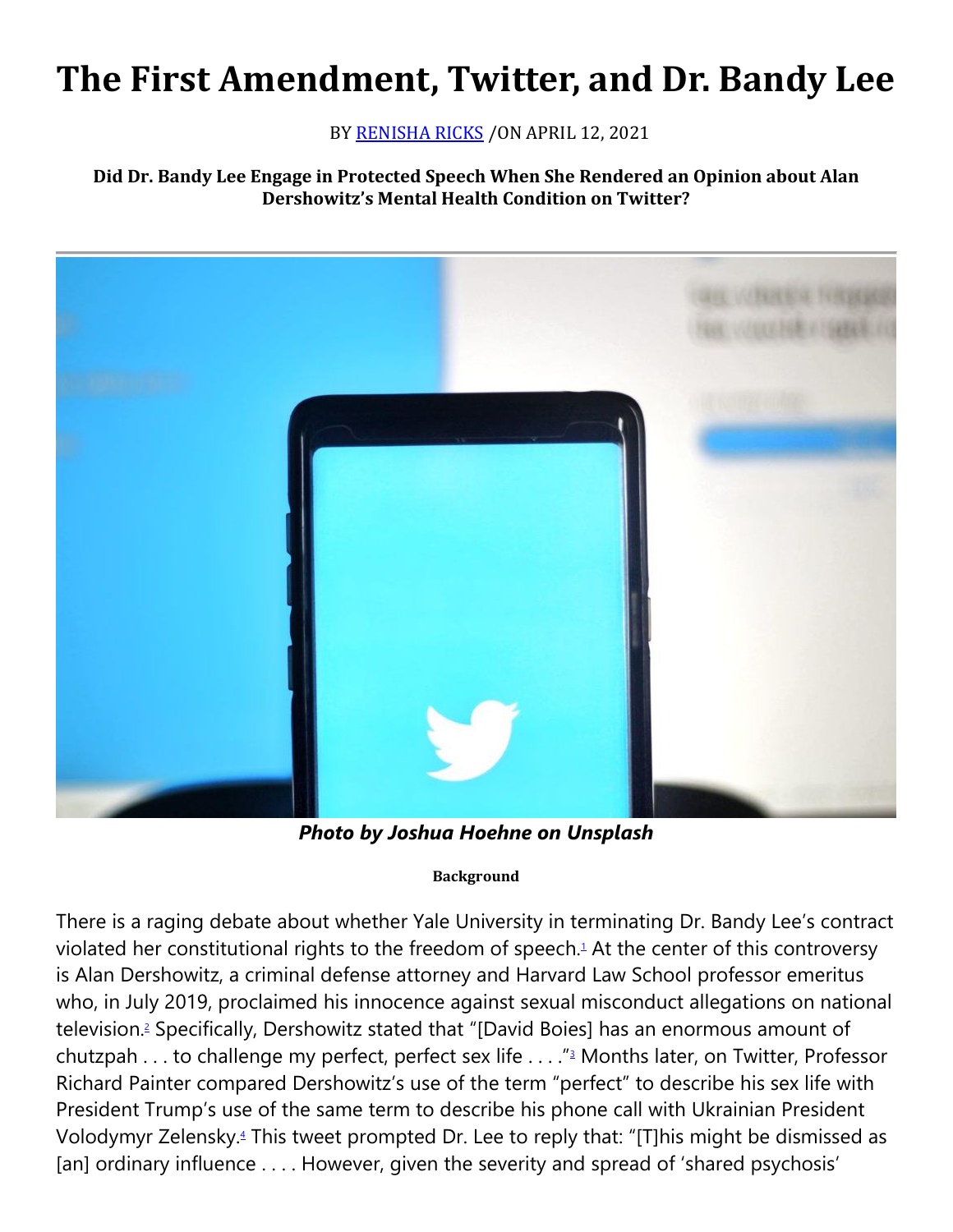among just about all of Donald Trump's followers, a different scenario is more likely.["](https://cardozoaelj.com/2021/04/12/the-first-amendment-twitter-and-dr-bandy-lee/#easy-footnote-bottom-5-6897)<sup>5</sup> Subsequently, Dershowitz complained to Yale officials that Dr. Lee had diagnosed him with a mental disorder without conducting a formal exam, which constituted a violation of the ethics rules adopted by the American Psychiatric Association ("APA") in most jurisdictions[.](https://cardozoaelj.com/2021/04/12/the-first-amendment-twitter-and-dr-bandy-lee/#easy-footnote-bottom-6-6897)<sup>6</sup> In May 2020, Yale opted not to renew Dr. Lee's contract, emphasizing her repeated violations of APA ethics rules[.](https://cardozoaelj.com/2021/04/12/the-first-amendment-twitter-and-dr-bandy-lee/#easy-footnote-bottom-7-6897)<sup>7</sup> This year, Dr. Lee filed a lawsuit against Yale claiming, *inter alia*, that her termination was unlawful under the First Amendment[.](https://cardozoaelj.com/2021/04/12/the-first-amendment-twitter-and-dr-bandy-lee/#easy-footnote-bottom-8-6897)<sup>8</sup> According to the lawsuit, Dr. Lee's tweet is entitled to First Amendment protection "since she was acting on a citizen's duty to contribute her gifts to society, including her professional training and knowledge, not as a psychiatrist under private employment.["](https://cardozoaelj.com/2021/04/12/the-first-amendment-twitter-and-dr-bandy-lee/#easy-footnote-bottom-9-6897)<sup>9</sup> However, the lawsuit fails to address two key facts: (1) Private employers, like Yale, have a right to impose restraints on certain speech or behavior;<sup>[10](https://cardozoaelj.com/2021/04/12/the-first-amendment-twitter-and-dr-bandy-lee/#easy-footnote-bottom-10-6897)</sup> and (2) the First Amendment only protects speech from government censorship.<sup>[11](https://cardozoaelj.com/2021/04/12/the-first-amendment-twitter-and-dr-bandy-lee/#easy-footnote-bottom-11-6897)</sup>

#### **The First Amendment**

The First Amendment provides that "Congress shall make no law respecting an establishment of religion, or prohibiting the free exercise thereof; or abridging the freedom of speech, or of the press; or the right of the people peaceably to assemble, and to petition the Government for a redress of grievances." $12$ 

#### **Case Law: Similar Facts, Different Outcomes**

There remains a problem in determining whether Dr. Lee's tweet qualifies as protected speech under the First Amendment.[13](https://cardozoaelj.com/2021/04/12/the-first-amendment-twitter-and-dr-bandy-lee/#easy-footnote-bottom-13-6897)Therefore, the next point for legal analysis is case law. *Pickering v. Bd. of Educ.* and *Connick v. Myers* are two of the most important cases composing a framework for answering this difficult question.[14](https://cardozoaelj.com/2021/04/12/the-first-amendment-twitter-and-dr-bandy-lee/#easy-footnote-bottom-14-6897)In *Pickering*, a high school teacher wrote a letter to the local newspaper, where he complained about a proposed tax increase to generate revenue for the school district that was under consideration by the school board.[15](https://cardozoaelj.com/2021/04/12/the-first-amendment-twitter-and-dr-bandy-lee/#easy-footnote-bottom-15-6897) The school board terminated Pickering because it determined that his letter adversely affected employee morale, and its ability to operate within that particular school district.[16](https://cardozoaelj.com/2021/04/12/the-first-amendment-twitter-and-dr-bandy-lee/#easy-footnote-bottom-16-6897) Pickering sued the school board, arguing, *inter alia*, that his letter to the editor was protected under the First Amendment.<sup>[17](https://cardozoaelj.com/2021/04/12/the-first-amendment-twitter-and-dr-bandy-lee/#easy-footnote-bottom-17-6897)</sup> The Supreme Court examined Pickering's letter, which stated that, "I must sign this letter as a citizen, taxpayer and voter, not as a teacher."<sup>[18](https://cardozoaelj.com/2021/04/12/the-first-amendment-twitter-and-dr-bandy-lee/#easy-footnote-bottom-18-6897)</sup> The Court determined that the plain language of Pickering's letter made it clear that he did not act in his professional capacity as a teacher when he wrote and sent the letter to the editor; rather, Pickering acted as a private citizen on a matter of public concern.<sup>[19](https://cardozoaelj.com/2021/04/12/the-first-amendment-twitter-and-dr-bandy-lee/#easy-footnote-bottom-19-6897)</sup> Specifically, the Court rejected the notion that this case presented circumstances in which the State could terminate a government employee because he breached his confidentiality duty with regard to his superiors.<sup>[20](https://cardozoaelj.com/2021/04/12/the-first-amendment-twitter-and-dr-bandy-lee/#easy-footnote-bottom-20-6897)</sup> The Court held that "absent proof of false statements knowingly or recklessly made by [Pickering], a teacher's exercise of his right to speak on issues of public importance may not furnish the basis for his dismissal from public employment." $21$  Therefore, Pickering's letter qualified as protected speech under the First Amendment. $22$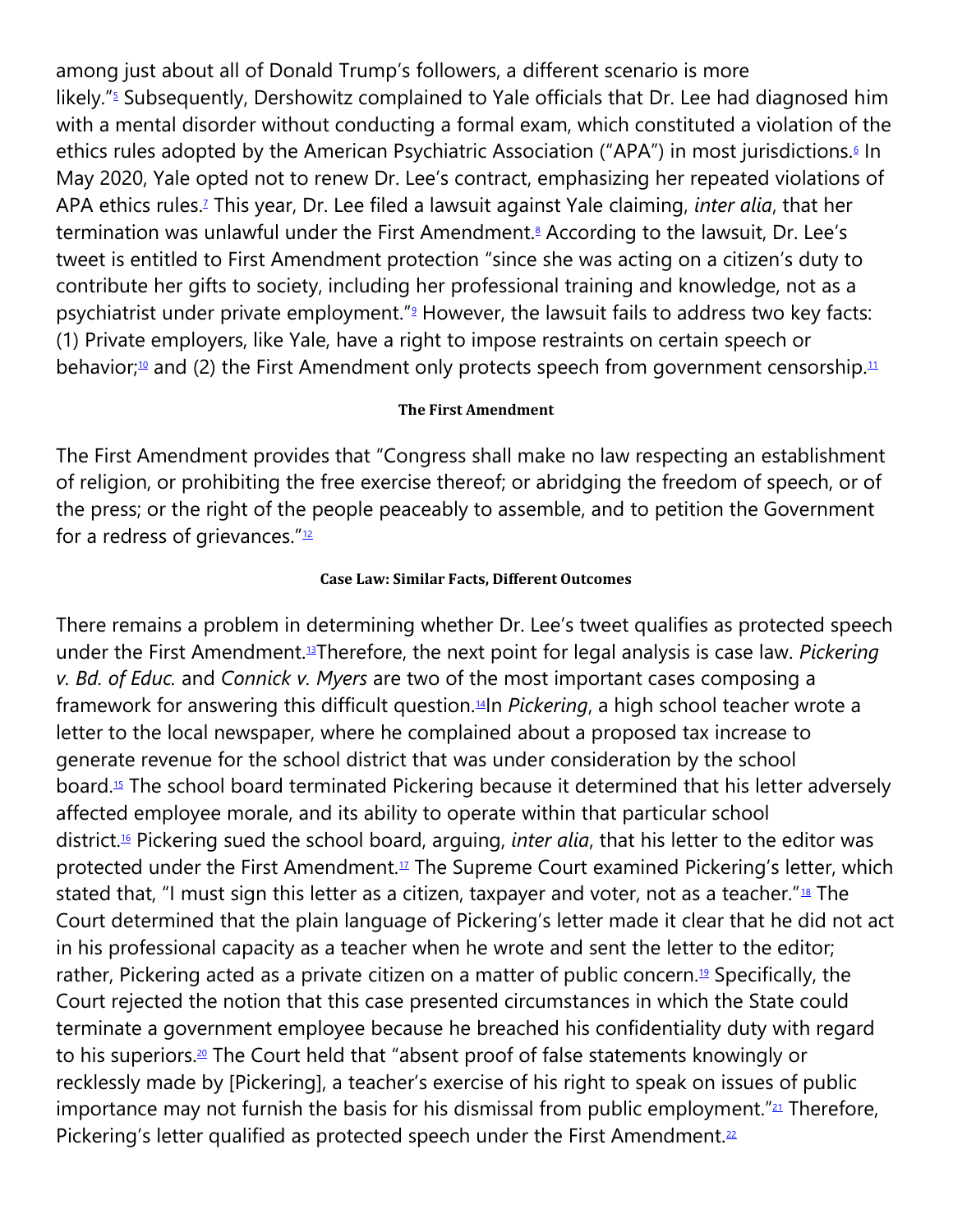In *Connick v. Myers*, by contrast, the Supreme Court held that an employee's speech was outside of the ambit of the First Amendment.<sup>[23](https://cardozoaelj.com/2021/04/12/the-first-amendment-twitter-and-dr-bandy-lee/#easy-footnote-bottom-23-6897)</sup> In that case, Sheila Myers, an Assistant District Attorney, was selected to be transferred to a new division of the criminal court.<sup>[24](https://cardozoaelj.com/2021/04/12/the-first-amendment-twitter-and-dr-bandy-lee/#easy-footnote-bottom-24-6897)</sup> However, Myers intended to remain in her current division and voiced her opposition to management on several occasions.[25](https://cardozoaelj.com/2021/04/12/the-first-amendment-twitter-and-dr-bandy-lee/#easy-footnote-bottom-25-6897) Myers then created a questionnaire to survey her colleagues about the transfer policy after her request to remain in the same division was denied.<sup>[26](https://cardozoaelj.com/2021/04/12/the-first-amendment-twitter-and-dr-bandy-lee/#easy-footnote-bottom-26-6897)</sup> The questionnaire was viewed as an insubordinate act, which led to Myers' dismissal from the Assistant District Attorney's Office.<sup>[27](https://cardozoaelj.com/2021/04/12/the-first-amendment-twitter-and-dr-bandy-lee/#easy-footnote-bottom-27-6897)</sup> The Court determined that the Assistant District Attorney's Office did not violate Myers' free speech rights under the First Amendment.<sup>[28](https://cardozoaelj.com/2021/04/12/the-first-amendment-twitter-and-dr-bandy-lee/#easy-footnote-bottom-28-6897)</sup> The Court reasoned that Myers had not acted as a private citizen when she developed and distributed the questionnaire; rather, she acted within her professional capacity as an attorney in efforts to undermine authority.<sup>[29](https://cardozoaelj.com/2021/04/12/the-first-amendment-twitter-and-dr-bandy-lee/#easy-footnote-bottom-29-6897)</sup>

The Court also reasoned that if government employees, like Myers, were afforded free speech protection under the First Amendment each time they commented on an internal matter that was not of public concern, government offices could not carry out key functions and the court system may implode.<sup>[30](https://cardozoaelj.com/2021/04/12/the-first-amendment-twitter-and-dr-bandy-lee/#easy-footnote-bottom-30-6897)</sup> Thus, Myers' questionnaire could not be characterized a matter of public concern.<sup>[31](https://cardozoaelj.com/2021/04/12/the-first-amendment-twitter-and-dr-bandy-lee/#easy-footnote-bottom-31-6897)</sup>

#### **Analysis of** *Lee v. Yale Univ.*

In *Yale Univ.*, Dr. Lee has argued that her comments should not be construed as a diagnosis of Dershowitz's mental health condition; rather, her comments were in reference to a series of conditions that may flow from a person of influence to others as a result of "emotional bonds."[32](https://cardozoaelj.com/2021/04/12/the-first-amendment-twitter-and-dr-bandy-lee/#easy-footnote-bottom-32-6897) In other words, Dr. Lee's public comments were about the "widespread phenomenon of 'shared psychosis.'"[33](https://cardozoaelj.com/2021/04/12/the-first-amendment-twitter-and-dr-bandy-lee/#easy-footnote-bottom-33-6897) To satisfy her case, Dr. Lee has also argued that Yale obstructed her free expression when, in January 2020, it warned that her faculty appointment would be terminated if "her [public] behavior d[id] not change."<sup>[34](https://cardozoaelj.com/2021/04/12/the-first-amendment-twitter-and-dr-bandy-lee/#easy-footnote-bottom-34-6897)</sup>

Contrarily, Yale will argue that, unlike *Pickering*, Dr. Lee did not express a desire to be regarded as a private citizen contributing to public debate when she wrote and sent a statement on Twitter.[35](https://cardozoaelj.com/2021/04/12/the-first-amendment-twitter-and-dr-bandy-lee/#easy-footnote-bottom-35-6897) Yale will also argue that both *Pickering* and *Myers* shed light on the fact that Dr. Lee rendered an opinion about Dershowitz's mental condition "on the basis of her psychiatric knowledge and judgment,"<sup>[36](https://cardozoaelj.com/2021/04/12/the-first-amendment-twitter-and-dr-bandy-lee/#easy-footnote-bottom-36-6897)</sup> as few private citizens would be able to suggest an inference of "shared psychosis" $37$  from the use of a common term. $38$  Most importantly, Dr. Lee admitted that she rendered an opinion on the basis of "her professional training and knowledge." $39$  Assuming that the analysis stopped here, based upon these factual arguments Yale would argue that Dr. Lee cannot prove her case on the obstruction of free expression, and therefore her speech rights were not violated under the First Amendment.

Additionally, as Dershowitz noted, the present case indicates that Dr. Lee violated the Goldwater Rule by offering a medical opinion about him without performing an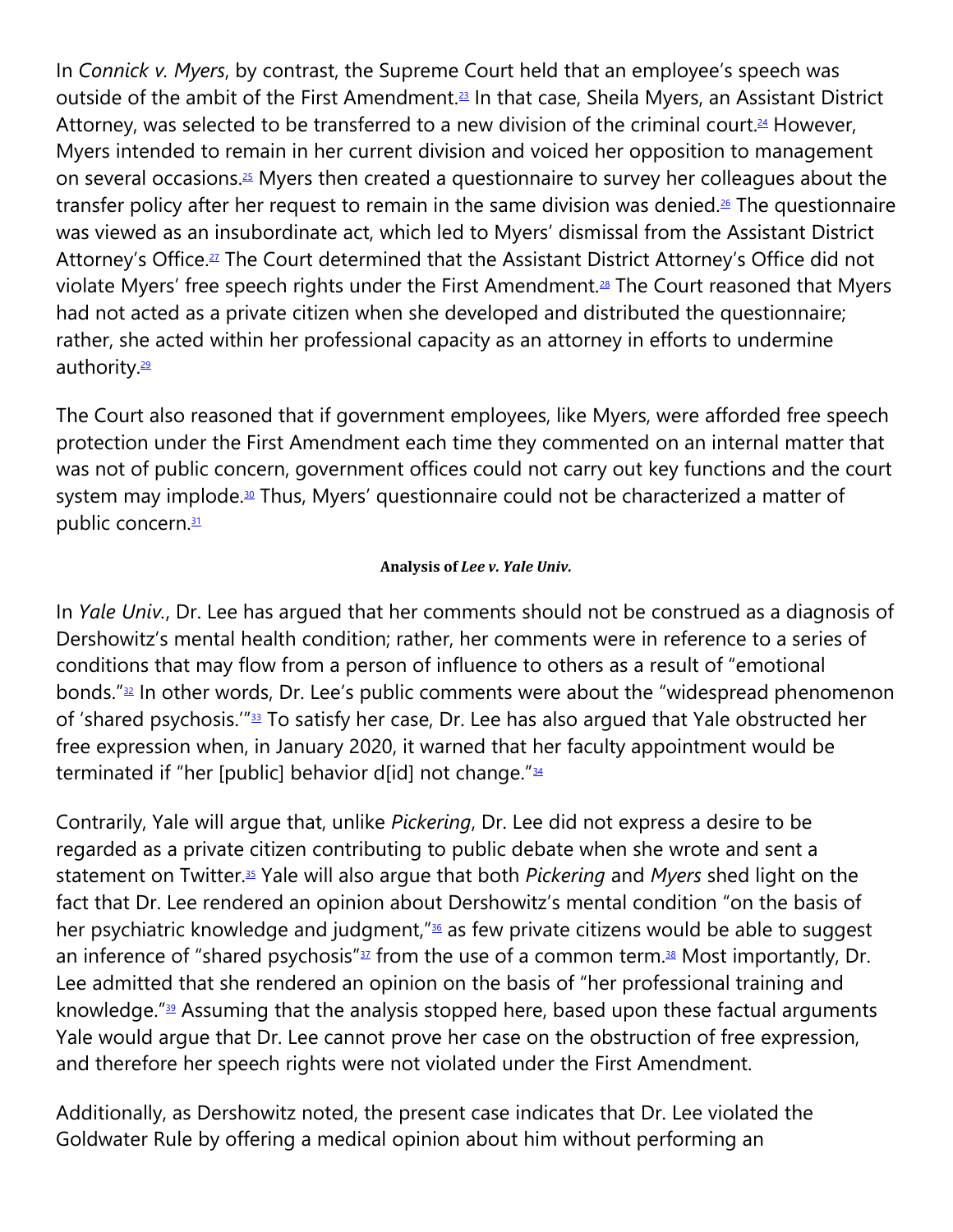examination.<sup>[40](https://cardozoaelj.com/2021/04/12/the-first-amendment-twitter-and-dr-bandy-lee/#easy-footnote-bottom-40-6897)</sup> The Goldwater Rule provides that: "[I]t is unethical for a psychiatrist to offer a professional opinion unless he or she has conducted an examination and has been granted proper authorization for such a statement."<sup>[41](https://cardozoaelj.com/2021/04/12/the-first-amendment-twitter-and-dr-bandy-lee/#easy-footnote-bottom-41-6897)</sup> Yale might argue that ethics rules adopted by the APA required Dr. Lee to abstain from activity that may be protected under the Constitution in other instances. $42$  For example, if an attorney disclosed confidential communications between herself and her client, it is unlikely that she could avoid professional discipline by using the First Amendment as a shield.[43](https://cardozoaelj.com/2021/04/12/the-first-amendment-twitter-and-dr-bandy-lee/#easy-footnote-bottom-43-6897) Yale might also argue that Dr. Lee's conduct on Twitter undermines the psychiatric profession at large because it is "self-serving,"<sup>[44](https://cardozoaelj.com/2021/04/12/the-first-amendment-twitter-and-dr-bandy-lee/#easy-footnote-bottom-44-6897)</sup> placing personal convictions ahead of ethics rules.<sup>[45](https://cardozoaelj.com/2021/04/12/the-first-amendment-twitter-and-dr-bandy-lee/#easy-footnote-bottom-45-6897)</sup>

However, one may still hold the position that Dr. Lee had a "duty to warn" $46$  others about Dershowitz's purported condition to prevent or to raise awareness about mental health issues.[47](https://cardozoaelj.com/2021/04/12/the-first-amendment-twitter-and-dr-bandy-lee/#easy-footnote-bottom-47-6897) The duty to warn emerged from *Tarasoff v. Regents of Univ. of Cal.*, [48](https://cardozoaelj.com/2021/04/12/the-first-amendment-twitter-and-dr-bandy-lee/#easy-footnote-bottom-48-6897) where a psychotherapist failed to control the conduct of her patient or to warn others of the threat of violence against the victim.[49](https://cardozoaelj.com/2021/04/12/the-first-amendment-twitter-and-dr-bandy-lee/#easy-footnote-bottom-49-6897) The Supreme Court of California determined that a duty may arise in cases between a doctor and a dangerous patient.[50](https://cardozoaelj.com/2021/04/12/the-first-amendment-twitter-and-dr-bandy-lee/#easy-footnote-bottom-50-6897) In *Yale Univ.*, by contrast, Dr. Lee never developed a "special relationship"<sup>[51](https://cardozoaelj.com/2021/04/12/the-first-amendment-twitter-and-dr-bandy-lee/#easy-footnote-bottom-51-6897)</sup> with Dershowitz to determine if he in fact suffered from psychosis or was a dangerous person. As such, a court would be reluctant to apply the *Tarasoff* decision to the present case where a doctor-patient relationship does not exist.[52](https://cardozoaelj.com/2021/04/12/the-first-amendment-twitter-and-dr-bandy-lee/#easy-footnote-bottom-52-6897) Therefore, *Yale Univ.* does not support Dr. Lee holding a "duty to warn"[53](https://cardozoaelj.com/2021/04/12/the-first-amendment-twitter-and-dr-bandy-lee/#easy-footnote-bottom-53-6897) the public about Dershowitz's alleged disorder.

#### **Conclusion**

All things considered, a court would likely hold that Yale University did not violate Dr. Bandy Lee's free speech rights under the First Amendment because she acted in her professional capacity as a psychiatrist and not as a private citizen speaking on matters of public concern when she tweeted about Alan Dershowitz's mental health.<sup>[54](https://cardozoaelj.com/2021/04/12/the-first-amendment-twitter-and-dr-bandy-lee/#easy-footnote-bottom-54-6897)</sup>

*Renisha Ricks is a Second Year Law Student at the Benjamin N. Cardozo School of Law and the incoming Managing Editor of the Cardozo Arts & Entertainment Law Journal. Renisha is interested in speech, Media Law, and the First Amendment. Renisha's student Note was recently selected for publication in Volume 40 of the Cardozo Arts & Entertainment Law Journal. In the Note Renisha explores what information on the Internet qualifies as from the news media under the False Claims Act. Renisha is also a current Teaching Assistant for the Lawyering and Legal Writing Center, and member of the Trial Team. Renisha will intern with the United States District Court for the Southern District of New York this summer.*

<sup>1.</sup> Debate about Dr. Bandy Lee, Twitter, https://twitter.com (search "Bandy Lee Yale"). See also Mihir Zaveri, A Yale Psychiatrist's Tweet About Dershowitz, Her Dismissal, and a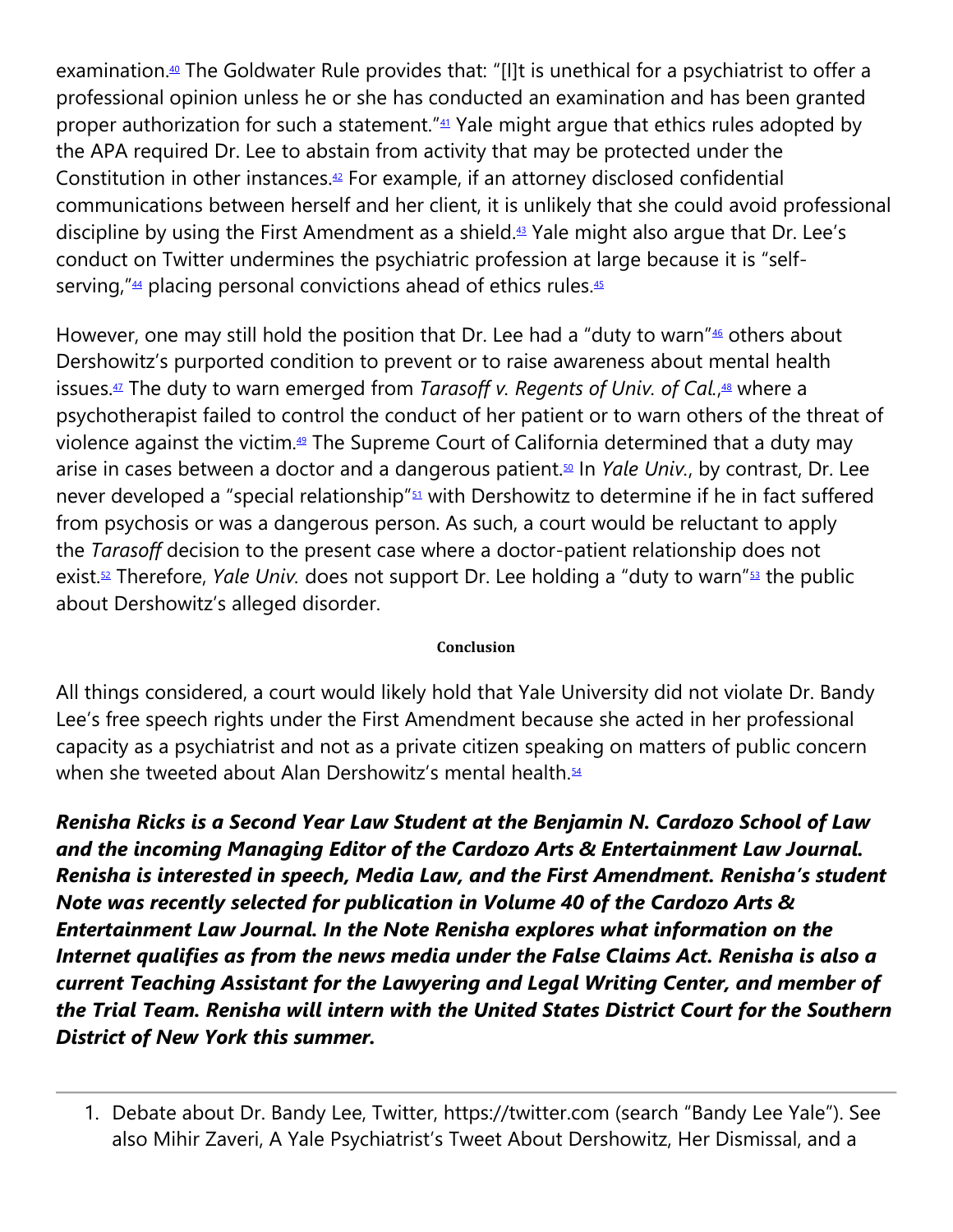Lawsuit, N.Y. Times (Mar. 29, 2021, 2:15 PM),

https://www.nytimes.com/2021/03/26/nyregion/alan-dershowitz-yale.html; The Dershow, Kast Media (Mar. 26, 2021) (downloaded using iTunes); Hank Reichman, Academic Freedom and the Goldwater Rule, Academe Blog (Mar. 29, 2021, 3:45 PM), https://academeblog.org/2021/03/26/academic-freedom-and-the-goldwater-rule/; Letters 3.26, The Yale Daily News (Mar. 29, 2021, 2:18 PM), https://yaledailynews.com/blog/2021/03/25/letters-3-26/.

- 2. Bridget Read, Epstein Lawyer Alan Dershowitz Insists He Has a 'Perfect, Perfect' Sex Life, The Cut (Mar. 29, 2021, 2:00 PM), https://www.thecut.com/2019/07/epstein-lawyeralan-dershowitz-says-he-has-perfect-sex-life.html; See also Annie Karni, Alan Dershowitz Adds Trump to the List of High-Profile Clients, N.Y. Times (Mar. 30, 2021, 7:42 PM) https://www.nytimes.com/2020/01/17/us/politics/alan-dershowitz-trump.html; Alan M. Dershowitz, Faculty Profiles, Harv. L. School (Mar. 30, 2021, 3:12 PM), https://hls.harvard.edu/faculty/directory/10210/Dershowitz.
- 3. Read, supra note 2; David Boies, wikipedia, https://en.wikipedia.org/wiki/David\_Boies (last visited Mar. 30, 2021).
- 4. Richard Painter, (@RWPUSA), Twitter (Jan. 2, 2020, 6:16 PM), https://twitter.com/RWPUSA/status/1212875450726387714; Richard W. Painter, Faculty Profiles, Univ. of Minn. L. School (Mar. 30, 2021, 4:17 PM), https://www.law.umn.edu/profiles/richard-w-painter.
- 5. Bandy Lee, (@BandyXLee1), Twitter (Jan. 2, 2020, 7:37 PM), https://twitter.com/BandyXLee1/status/1212895680273899520; Debra Cassins Weiss, Yale Prof Claims She Was Wrongly Fired After Tweeting About Trump, Dershowitz, Shared Psychosis, ABA Journal, (Mar. 29, 2021, 2:05 PM), https://www.abajournal.com/news/article/yale-prof-claims-she-was-wrongly-firedafter-tweeting-about-trump-dershowitz-and-shared-psychosis.
- 6. Valerie Pavilonis, Dershowitz Requests Yale to Investigate Psychiatrist, The Yale Daily News (Mar. 29, 2021, 2:10 PM), https://yaledailynews.com/blog/2020/01/27/dershowitzrequests-yale-to-investigate-psychiatrist/; See also Maria A. Oquendo, The Goldwater Rule: Why Breaking It Is Unethical and Irresponsible, APA Blogs (Mar 29, 2021, 2:30 PM), https://www.psychiatry.org/news-room/apa-blogs/apa-blog/2016/08/the-goldwaterrule; APA Calls for End to 'Armchair' Psychiatry, APA News Releases (Mar. 29, 2021, 3:00 PM), https://www.psychiatry.org/newsroom/news-releases/apa-calls-for-end-toarmchair-psychiatry; Maria A. Oquendo, APA Remains Committed to Supporting Goldwater Rule, APA Blogs (Mar 29, 2021, 2:30 PM), https://www.psychiatry.org/newsroom/apa-blogs/apa-blog/2017/03/apa-remains-committed-to-supporting-goldwaterrule.
- 7. Lee v. Yale Univ., No. 3:21-cv-00389-MPS (D. Conn. filed Mar. 22, 2021).
- 8. Id. at 2.
- 9. Id. at 16.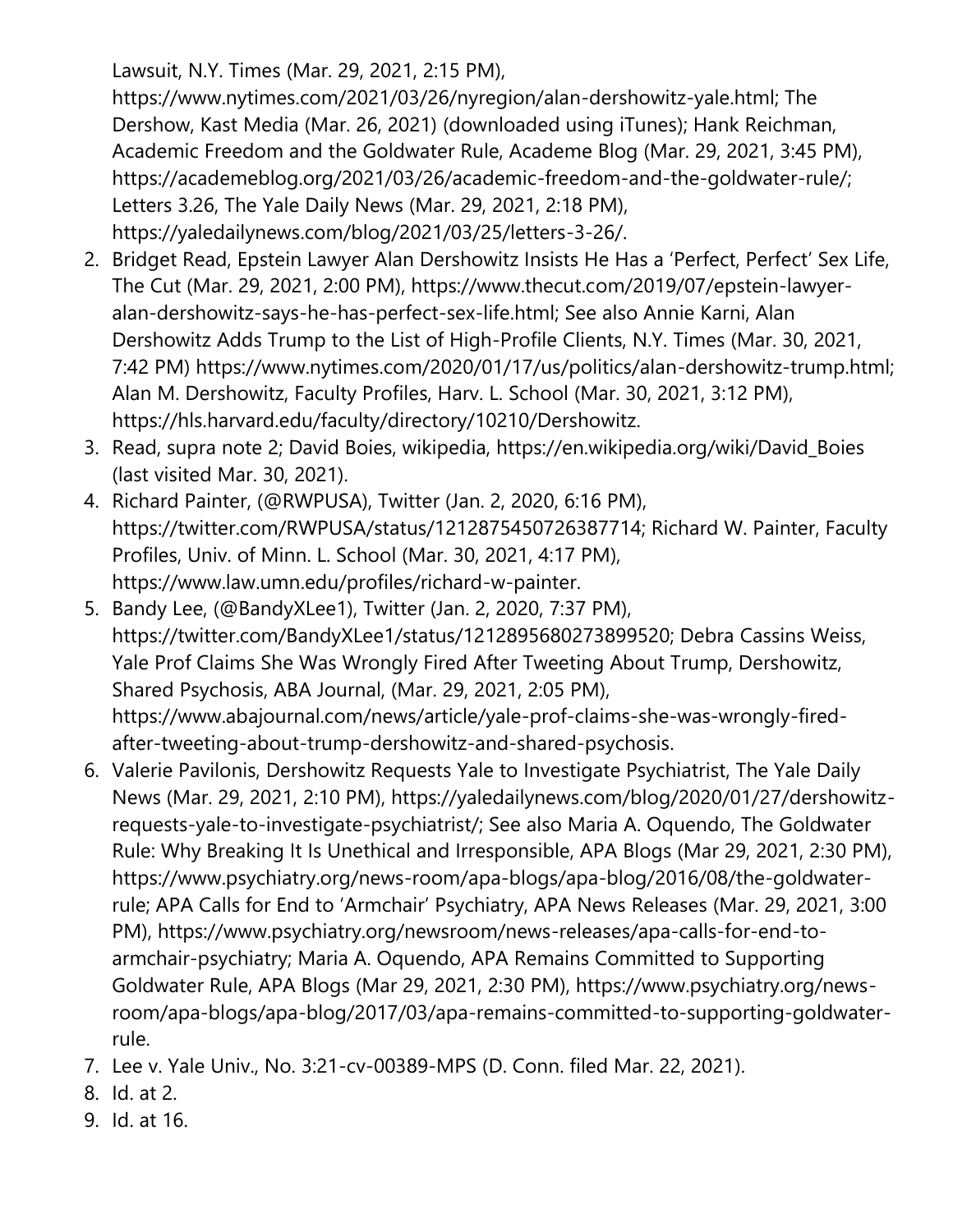10.First Amendment on Private Campuses, Harv. Civ. Rts. Civ. Liberties L. Rev. (Apr. 10, 2021, 12:41 PM), https://harvardcrcl.org/first-amendment-on-private-campuses/. 11.U.S. Const. amend. I. 12.U.S. Const. amend. I. 13.Trenton Klingerman, Faculty and Staff Free Speech, Higher Ed Magazine (2018), https://www.cupahr.org/hew/files/Faculty-Staff-Free-Speech.pdf. 14.Id. at 20. 15.Pickering v. Bd. of Educ., 391 U.S. 563, 567 (1968). 16.Id. at 565. 17.Id. 18.Id. at 570. 19.Id. at 568. 20.Id. at 571. 21.Id. at 568. 22.Id. 23.Connick v. Myers, 461 U.S. 138, 146 (1983). 24.Id. at 139. 25.Id. 26.Id. 27.Id. 28.Id. at 146. 29.Id. 30.Id. at 141. 31.Id. at 146. 32.Yale Univ., supra note 7, at 8. 33.Id. 34.Id. at 9. 35.Pickering, supra note 15, at 570. 36.Yale Univ., supra note 7, at 14. 37.Lee, supra note 5. 38.Yale Univ., supra note 7, at 14; See Fed. R. Evid. 702. 39.Yale Univ., supra note 7, at 16. 40.Yale Univ., supra note 7, at 9-15.

41.Principles of Med. Ethics § 7.3 (Am. Psychiatric Ass'n, annotated 2013); See also Elaine Godfrey, The Psychiatrist Telling Congress Trump Could be Involuntarily Committed, The Atlantic (Mar. 29, 2021, 3:05 PM),

https://www.theatlantic.com/politics/archive/2018/01/bandy-lee/550193/.

42.In re Sawyer, 360 U.S. 622, 629 (1959)(The Supreme Court considered whether an attorney's speech outside of the courtroom warranted suspension from the practice of law. In concurrence, Justice Potter Stewart opined that "A lawyer belongs to a profession with inherited standards of propriety and honor, which experience has